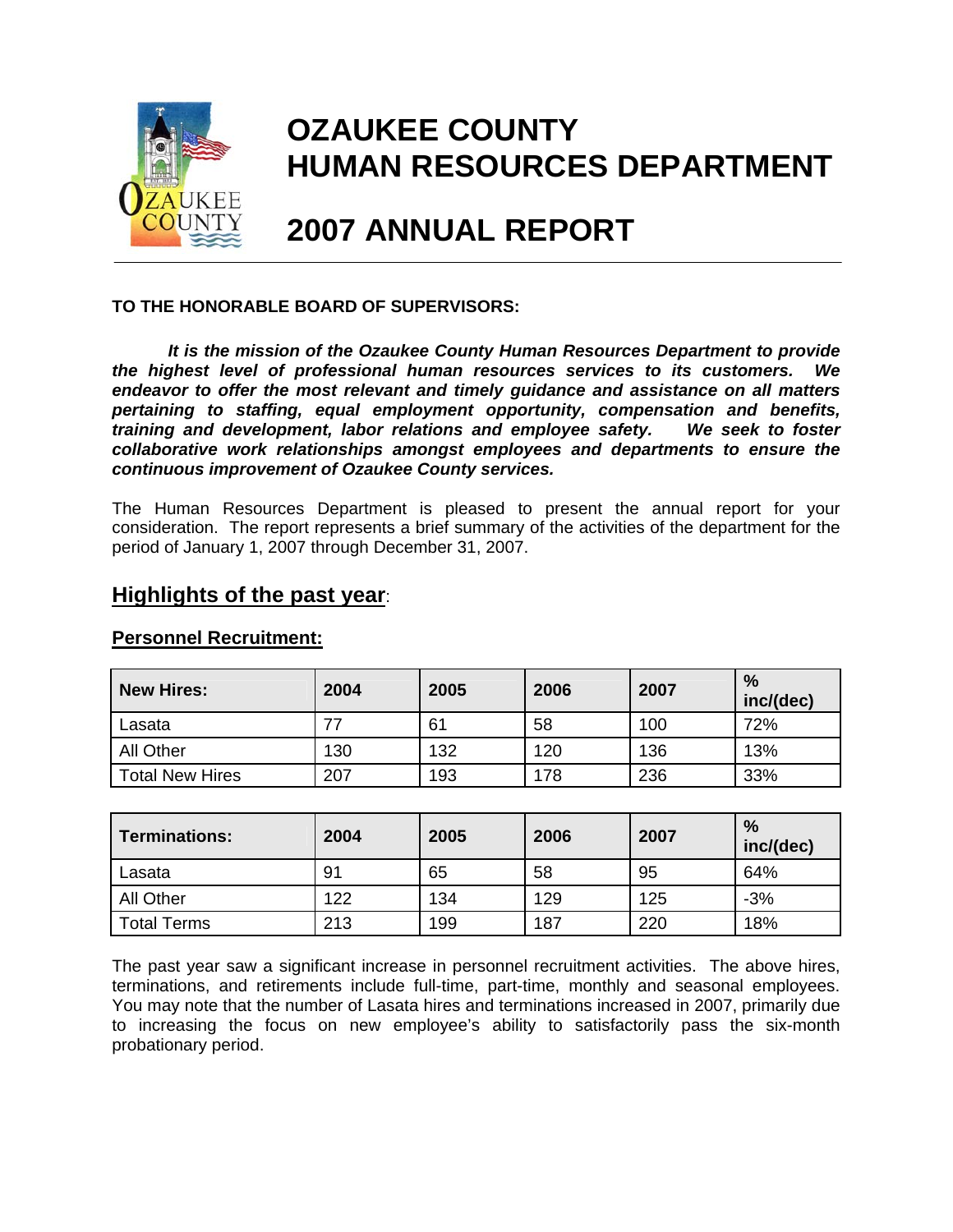**Benefits**: The County continues to monitor and review our annual contracts for health, dental, life and long term disability insurances to ensure that we have good, quality insurance at cost effective rates.

*Health Insurance*: Health insurance continues to be one of the best benefits offered by Ozaukee County. The County's health insurance carrier continues to be the Wisconsin Counties Association Group Health Trust. Midwest Security is the primary administrator of the plan. The recent change in network providers from HCN to United Healthcare reduced claims and experience due to the increased volume of doctors in the United Healthcare network. This allowed Ozaukee County a higher discount level, thus reducing our claims costs and our health insurance renewal to a single digit increase for the last two years. An average increase of 2.67% each year from 2007-2008, as compared to a 9.5% increase for the three-year span 2003-2005. In 2008, we will be continuing to make programmatic changes in the health insurance plan and increasing employee consumerism through the introduction of a Health Reimbursement Account.

This past year, Betty Klumb worked with the Group Health Trust regarding wellness initiatives and received a wellness grant, in amount of \$10,350.50, on October 30, 2007. Continued focus on employee wellness is a long-term goal of the department, seeking the wellness grant from the Group Health Trust on an annual basis, and the distribution of 2008 Wellness Calendars are examples of this focus. Each month conveys a different health message, in the hope that fitness and wellness will be incorporated into the daily living pattern of our lives.

**Dental Insurance**: The County remains with Met Life. The 2007 increase in dental premiums was 5%. The monthly premium is paid in full by the employee. There are 203 employees enrolled in the dental plan.

*Annual Employee Benefit Statements:* Annual employee benefit statements were sent to the employees summarizing their prior year wages, longevity, WRS, Health, Life and LTD benefits. This snapshot tells the employee, in addition to their wages, the dollars paid by the County for their benefits. Our health insurance carrier, WCA Group Health Trust, also sent individual statements to the employee's homes advising them of the dollars paid on their behalf for their medical costs in the prior year.

*Flexible Spending*: The IRS Section 125 plan allows for health and dental insurance premiums paid by the employee, deducted from their paycheck, pre-tax. The deductions may also be used to cover out-of-pocket medical, dental, vision, and even dependent care expenses. This is beneficial to the employee because they are not taxed federal, state or social security taxes for their earnings taken off for these expenses. The County also realizes a savings, as it does not pay social security on these same pre-tax dollars. Flexible spending is a great benefit for both the employee and the County. The County's provider for flexible spending is Wage Works.

Listed below are the number of employees enrolled, the pre-taxed dollars, and FICA savings for the last three years:

| Year | <b>Enrolled Employees</b> | <b>Pre-Tax Dollars</b> | <b>FICA Savings</b> |
|------|---------------------------|------------------------|---------------------|
| 2005 | 142                       | 148,376                | 11,351              |
| 2006 | 68                        | 188,670                | 14,433              |
| 2007 | 137                       | 189,139                | 14,469<br>۰D        |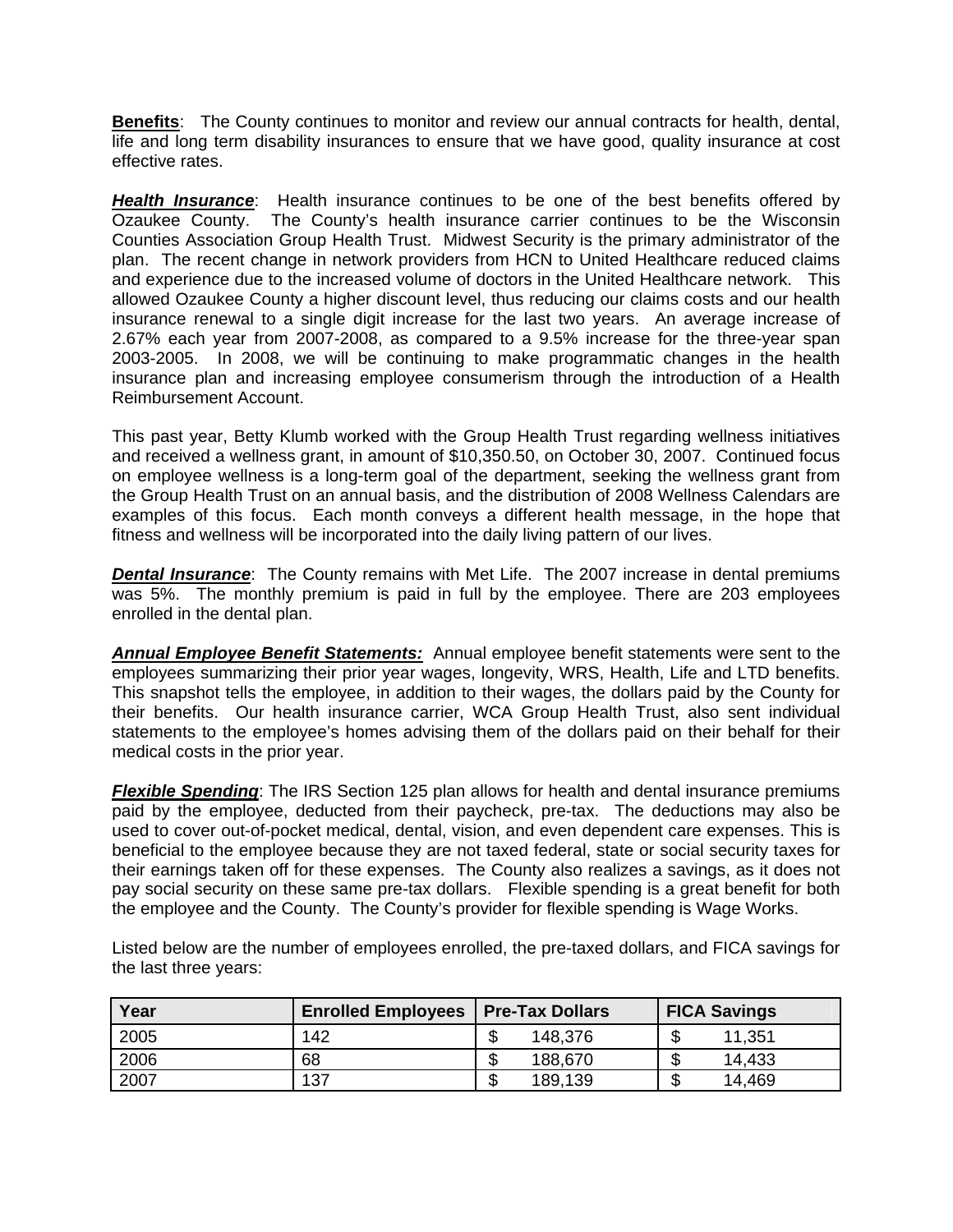**Workers Compensation:** The administration, monitoring, reduction in lost time, and cost of the County's workers compensation insurance for eligible employees who, due to job sickness or injury, is and has been a continuing objective for Human Resources. Part of the claims management process is injury investigation and follow-up, processing claims, and coordination of information for investigations, and legal representation. The Human Resources Department works with our worker's compensation carrier to review the claims history and strategize what improvements can be made in an effort to not only reduce the number of worker's compensation claims filed, but also the costs associated with the claims. In 2007 Deb DeWitt, Senior Risk Management Consultant from Wisconsin County Mutual, reviewed the current and past history of the worker's compensation claims. As a result of her review, she recommended the major focus should be ergonomics compliance and safety issues. A study was done to ergonomically assess all the workstations with a report prepared on recommended ergonomic changes. Safety procedures and policies were also reviewed, with a loss prevention plan to be administered this next year. Beginning in 2007 a case manager was assigned for anticipated large claims. The case manager meets and works with the employee to review the injury, attends doctor appointments and/or therapy sessions for determination and analysis of what will be necessary and helpful to bring the employee back to work with no restrictions. Workers Compensation expenses have been reduced over 25% (\$348,000) from 2006 to 2007.

#### **Labor Negotiations:**

The County has four labor agreements. The Lasata contract expired at the end of 2006 and had not yet reached a settlement agreement at the end of 2007; Highway and Sheriff's contracts expired at the end of 2007; and OPEIU, which will expire at the end of 2008. Listed below is a brief update:

**Lasata**: Represented by LAW (Labor Association of Wisconsin). Union membership consists of 168 employees. Contract expired on 12/31/06. After two unsuccessful negotiating sessions, the union filed for arbitration. The arbitration for the union contract was scheduled for Wednesday, February 20, 2008. It may take a minimum of 3 months before a decision is received from the state.

**Highway**: Represented by OPEIU (Office and Professional Employees International Union). Union membership consists of 44 employees. Contract expired on 12/31/07. After three unsuccessful negotiating sessions, the union filed for arbitration. A tentative agreement was reached at the second mediation session held on February 18<sup>th</sup>. 2008. After much discussion and deliberation back and forth, an agreement was reached for a 3-year term. The COL increases were 2.75% in 2008 and in 2009, and 2.90% in 2010. Will go to County Board for ratification on March 5, 2008.

**Sheriff's**: Represented by LAW (Labor Association of Wisconsin). Union membership consists of 70 employees. Contract expired on 12/31/07, initial bargaining sessions are scheduled for early 2008.

**Courthouse Employees**: Represented by OPEIU (Office and Professional Employees International Union). Union membership consists of 202 employees. The 2007-2008 contract was ratified by the full County Board on February 7, 2007. The contract will expire on December 31, 2008.